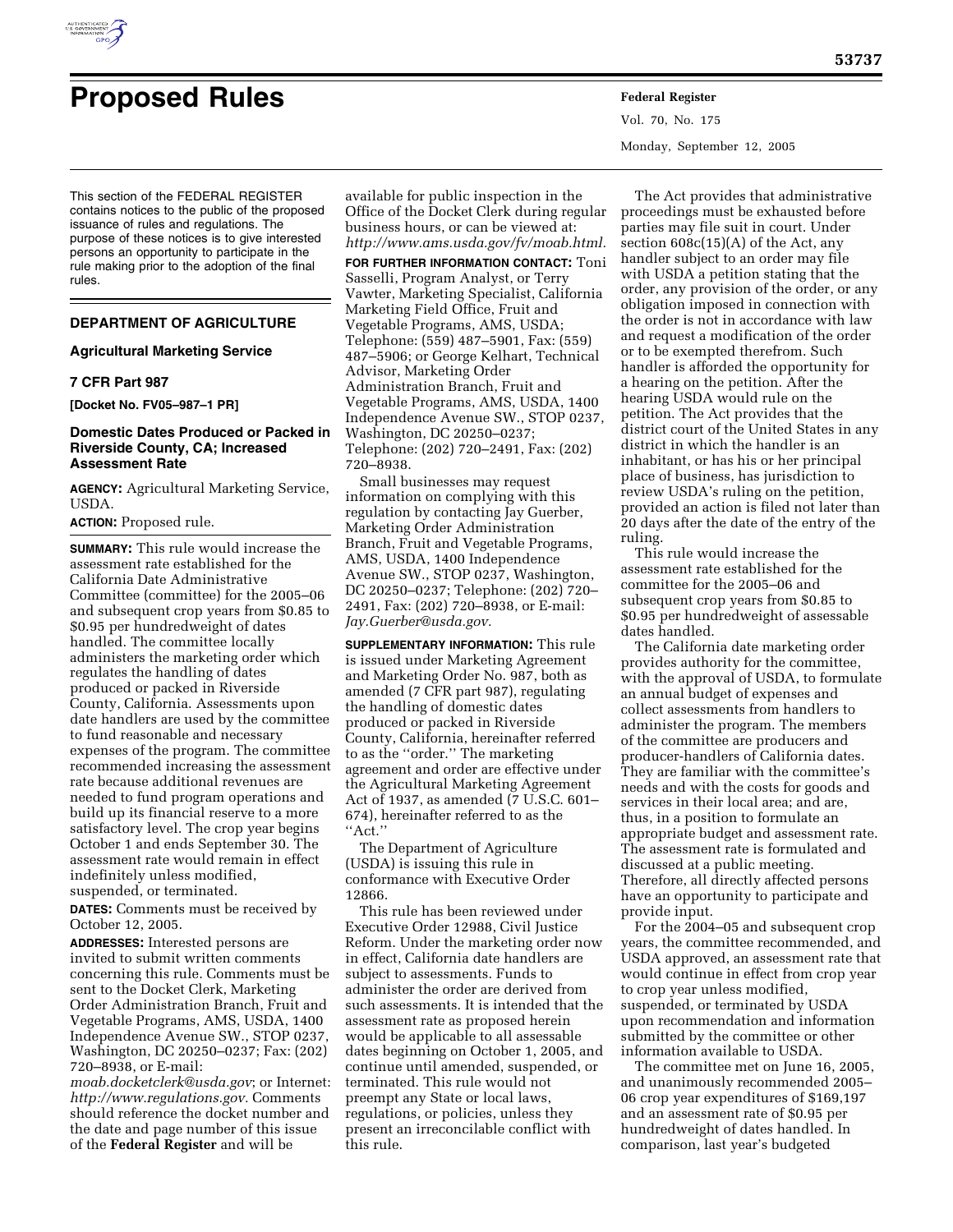expenditures were \$223,000. The recommended assessment rate of \$0.95 is \$0.10 higher than the rate currently in effect. The increase in the assessment rate is needed to fund the committee's budget and maintain an acceptable operating reserve.

Proceeds from sales of cull dates are deposited in a surplus account for subsequent use by the committee in covering the surplus pool share of the committee's expenses. Handlers may also dispose of cull dates of their own production within their own livestockfeeding operation; otherwise, such cull dates must be shipped or delivered to the committee for sale to non-human food product outlets. Pursuant to § 987.72(b), the committee is authorized to temporarily use funds derived from assessments to defray expenses incurred in disposing of surplus dates. All such expenses are required to be deducted from proceeds obtained by the committee from the disposal of surplus dates. For the 2005–06 crop year, the committee estimated that \$2,000 from the surplus account would be needed to refund assessments used in paying committee expenses incurred in disposing of surplus dates.

The budgeted administrative expenses for the 2005–06 crop year include \$85,697 for labor and office expenses. This compares to \$90,427 in labor and office expenses in 2004–05. In addition, \$70,000 has been budgeted for marketing and promotion under the program for the 2005–06 crop year. This compares to \$112,499 in budgeted marketing and promotion expenses for the 2004–05 crop year. A total of \$14,303 is budgeted as a contingency reserve for 2005–06 to build up its financial reserve. The committee did not include a contingency reserve in last year's budget. The committee also proposed that \$10,000 be included in its 2005–2006 budget for an economic analysis of its promotion activities. Last year's budget did not include funds for this purpose.

The assessment rate of \$0.95 per hundredweight of assessable dates was derived by applying the following formula where:

 $A = 2004 - 05$  reserve on  $10/1/05$ (\$1,000).

 $B = 2005 - 06$  reserve on  $9/30/06$ (\$14,303).

C = 2005–06 expenses (\$169,197).

 $D =$  Cull Surplus Fund (\$2,000).

 $E = 2005 - 06$  expected shipments (190,000 hundredweight).  $(B - A + C D$  ÷ E = \$0.95 per hundredweight.

Estimated shipments should provide \$180,500 in assessment income. Income derived from handler assessments and \$2,000 from the cull surplus fund would

be adequate to cover budgeted expenses. Funds in the reserve are expected to total about \$14,303 by September 30, 2006, and therefore would be less than the maximum permitted by the order (not to exceed 50 percent of the average of expenses incurred during the most recent five preceding crop years as required under § 987.72(c)).

The proposed assessment rate would continue in effect indefinitely unless modified, suspended, or terminated by USDA upon recommendation and information submitted by the committee or other available information.

Although this assessment rate would be in effect for an indefinite period, the committee would continue to meet prior to or during each crop year to recommend a budget of expenses and consider recommendations for modification of the assessment rate. The dates and times of committee meetings are available from the committee or USDA. Committee meetings are open to the public and interested persons may express their views at these meetings. USDA would evaluate committee recommendations and other available information to determine whether modification of the assessment rate is needed. Further rulemaking would be undertaken as necessary. The committee's 2005–06 budget and those for subsequent crop years would be reviewed and, as appropriate, approved by USDA.

#### **Initial Regulatory Flexibility Analysis**

Pursuant to requirements set forth in the Regulatory Flexibility Act (RFA), the Agricultural Marketing Service (AMS) has considered the economic impact of this rule on small entities. Accordingly, AMS has prepared this initial regulatory flexibility analysis.

The purpose of the RFA is to fit regulatory actions to the scale of business subject to such actions in order that small businesses will not be unduly or disproportionately burdened. Marketing orders issued pursuant to the Act, and the rules issued thereunder, are unique in that they are brought about through group action of essentially small entities acting on their own behalf. Thus, both statutes have small entity orientation and compatibility.

There are approximately 124 producers of dates in the production area and approximately 10 handlers subject to regulation under the marketing order. The Small Business Administration (13 CFR 121.201) defines small agricultural producers as those having annual receipts of less than \$750,000, and small agricultural service firms are defined as those having annual receipts of less than \$6,000,000.

An industry profile shows that four of the 10 handlers (40 percent) had date sales over \$6,000,000 and could be considered large handlers by the Small Business Administration. Six of the 10 handlers (60 percent) had date sales of less than \$6,000,000 and could be considered small handlers. An estimated 7 producers, or less than 6 percent, of the 124 total producers, would be considered large producers with annual incomes over \$750,000. The remaining the producers have incomes less than \$750,000. The majority of handlers and producers of California dates may be classified as small entities.

This rule would increase the assessment rate established for the committee and collected from handlers for the 2005–06 and subsequent crop years from \$0.85 to \$0.95 per hundredweight of assessable dates handled. The committee unanimously recommended 2005–06 expenditures of \$169,197 and the \$0.95 per hundredweight assessment rate at its meeting on June 16, 2005. The proposed assessment rate of \$0.95 is \$0.10 higher than the rate currently in effect. The quantity of assessable dates for the 2005–06 crop year is estimated at 190,000 hundredweight. Thus, the \$0.95 per hundredweight rate should provide \$180,500 in assessment income. This, along with approximately \$2,000 from the surplus account, would be adequate to meet the committee's 2005–06 crop year expenses and to augment its financial reserve.

The budgeted administrative expenses for the 2005–06 crop year include \$85,697, for labor and office expenses. This compares to \$90,427 in labor and office expenses in 2004–05. In addition, \$70,000 has been budgeted for marketing and promotion under the program for the 2005–06 crop year. This compares to \$112,499 in budgeted marketing and promotion expenses for the 2004–05 crop year. A total of \$14,303 is budgeted to be carried over as a financial reserve for 2005–06. The committee also proposed that \$10,000 be included in the budget for an economic analysis of its promotion program for the 2005–06 crop year, as required by USDA.

The committee reviewed and unanimously recommended 2005–06 expenditures of \$169,197 which include marketing and promotion programs. Prior to arriving at this budget, the committee considered alternative expenditure levels and alternative assessment levels. The committee agreed that the increased assessment rate was appropriate to cover expenses and build up its operating reserve to a